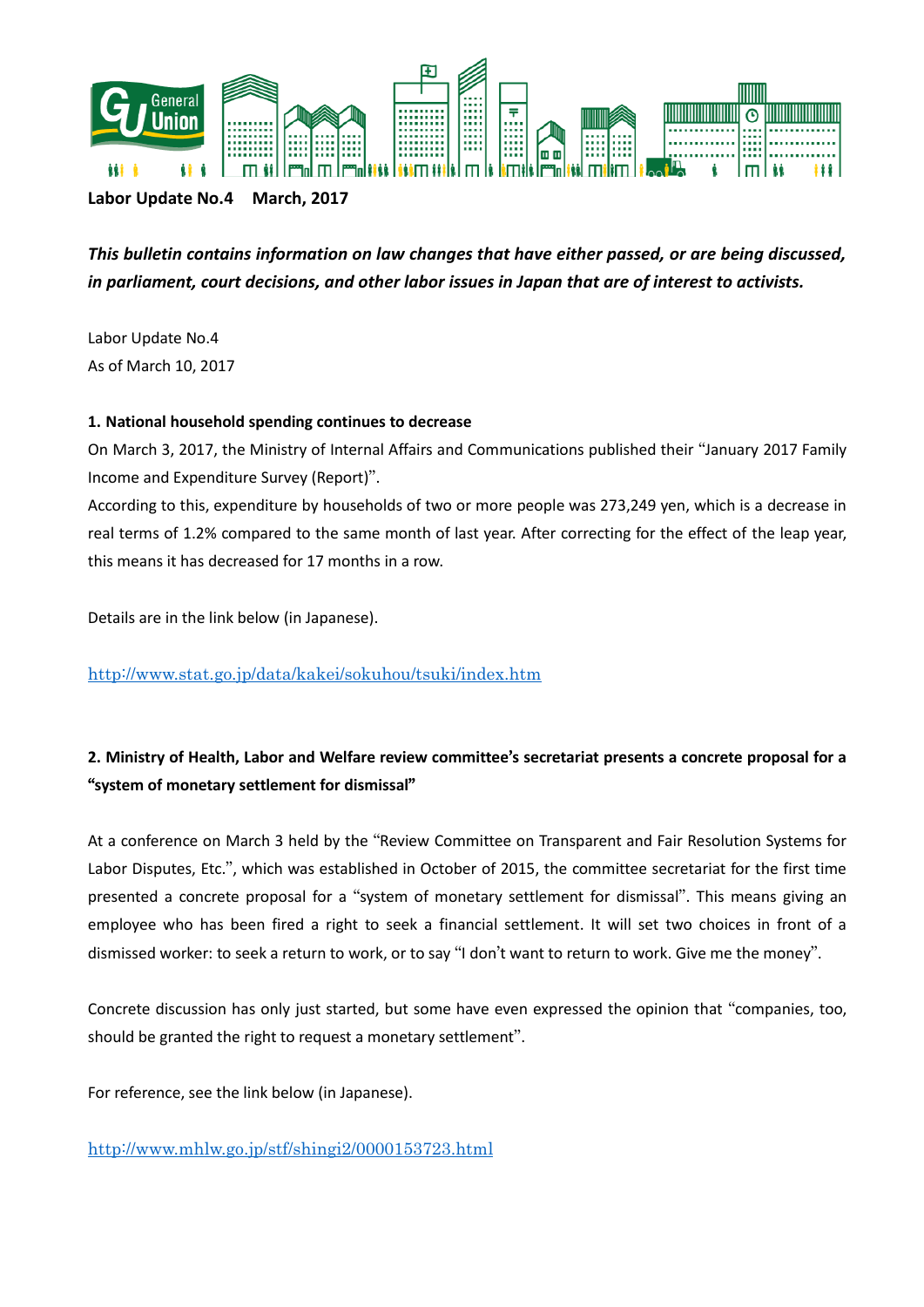# **3. Irregular employees of local municipalities become** "**Fiscal Yearly-Appointed Officers**"**. Bonus payment made clear**

"A Bill to Amend Parts of the Local Public Service Act and Local Autonomy Act" was approved by the Cabinet on the  $7<sup>th</sup>$  and presented to the Diet.

This would make irregular public employees working for all municipalities nationwide into "Fiscal Yearly-Appointed Officers" based on a unified law.

The main points of the bill are as follows:

(1) contracts will be for one year. Renewal is possible, but automatic renewal like a *de facto* unlimited-term contract is not, nor are multiple-year contracts.

(2) Those who work exactly the same number of hours as regular employees will be considered "full-time", those working even slightly shorter hours will be "part-time".

(3) Full-timers will be given benefits/allowances, a year-end bonus, and retirement pay. Part-timers will be paid a year-end bonus.

(4) There will be no change to annual paid leave or special leave.

(5) Fiscal Yearly-Appointed Officers will fall under the Act on Childcare Leave, etc., of Local Public Officers, so they will be guaranteed the right to take childcare leave.

The government aims to have this take effect on April 1, 2020.

From the perspective of "equal pay for equal work", some parts of this are a step forward, others a delay, others even may invite a step backward.

Details and resources in the links below (in Japanese).

## [http://www.soumu.go.jp/menu\\_hourei/k\\_houan.html](http://www.soumu.go.jp/menu_hourei/k_houan.html)

[http://www.soumu.go.jp/main\\_sosiki/kenkyu/chihoukoumuin\\_ninyou/index.html](http://www.soumu.go.jp/main_sosiki/kenkyu/chihoukoumuin_ninyou/index.html)

# **4. Legislating companies**' **duty of explanation regarding the gap between regular and irregular employees: the government**'**s policy**

In line with the principle of "equal pay for equal work", in order to impose a a duty of explanation on companies regarding the gap between regular and irregular employees, the government says they are aiming to propose modifications to the relevant laws to the current session of the Diet.

### **5. Companies**' **internal reserves higher than ever; labor share still at low levels**